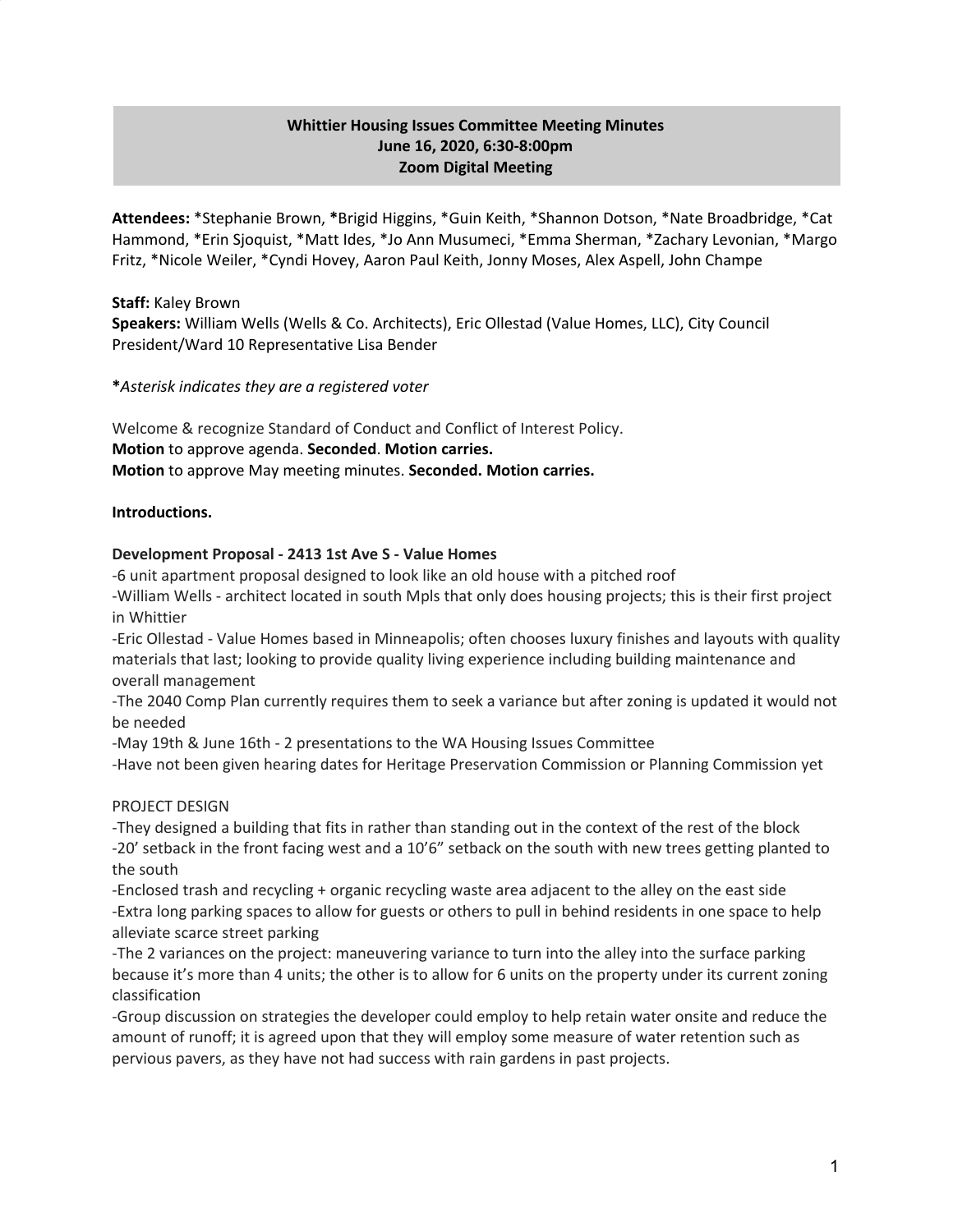**Motion:** To approve the project under the condition that the developer continue to explore strategies for including more water filtration considerations such as pervious pavers. **Motion seconded. Motion carries.**

-Request to include mention of drainage and parking concerns in the letter of support we write for the project

## **Other Development Updates**

**-CommonBond Communities -** Whittier Community Housing Repairs and New Building Construction - 2609 Blaisdell Ave; WA approved letter endorsing Housing Issues decision at May meeting **-Lupe Development -** Lake Street Dwelling project at Lake & Harriet: 1 market rate building and 1 affordable building (tax credits); they recommitted on the record to allowing community access to their business center and club room for meetings, events, other uses; we will continue looking into free computer center access for neighbors who could use that service

**-North Bay Project on 4th Ave -** moving through the City process; this committee thus far has declined to take a position following their two presentations

### **Reminder about topic-based working groups:**

**Anti-displacement group -** strategies to combat rising rents

**Kmart parcel -** starting to build a group people with interest in helping to shape how we organize and facilitate conversations on what we want to see on this parcel of land

**New development review team -** reviewing development proposals with developers beforehand to share our process, set expectations for engaging with the committee, and get a sense of their project

**Question:** How can we still field and engage with development presentations without it taking up so much of our meeting time each month?

**Idea:** What about having the developers record their presentation beforehand, allowing people to watch them and develop questions, comments in advance of the meeting time to make the discussion section more efficient? (Idea was seconded; needs more consideration.)

### **Open Discussion with CP Lisa Bender on intersections of Community Safety and Housing**

**-Question:** How to connect some of the mobilization that has come about the past few weeks into a longer term, sustainable mechanism to connect neighbors, build relationships, and reimagine public safety?

**-Lisa Bender:** What she's hearing from her residents around public safety is different for the most part across her ward from what she's heard each of the past 6 years which is significant. Council members will be looking to the expertise in our own community and across the country that is interested in supporting Minneapolis in healing and finding a path forward.

**-Question:** How to work together to take care of unsheltered neighbors, and to support them in taking care of themselves? How to hold elected leaders accountable for turning a blind eye to the problem? **-Lisa Bender:** 1st time in 6-7 years in office that we've had budget cuts; working hard to avoid layoffs and center race equity in those decisions; city is stepping up here and across the country, but we are feeling the consequences of federal, state, and county walking away from our communities; City does not have staff to respond and focus on the issue of homelessness; she maintains that having a large encampment in a residential area is never in the interest of good public health; was working very hard to get them into hotels.

**Comment:** Useful to know that, but it's not equitable to enact a solution only when it's politically convenient

**Comment:** Interested in creating a subgroup of this committee focused on supporting or advocating for unhoused neighbors; interested in seeing WA put resources and more organized support around this item